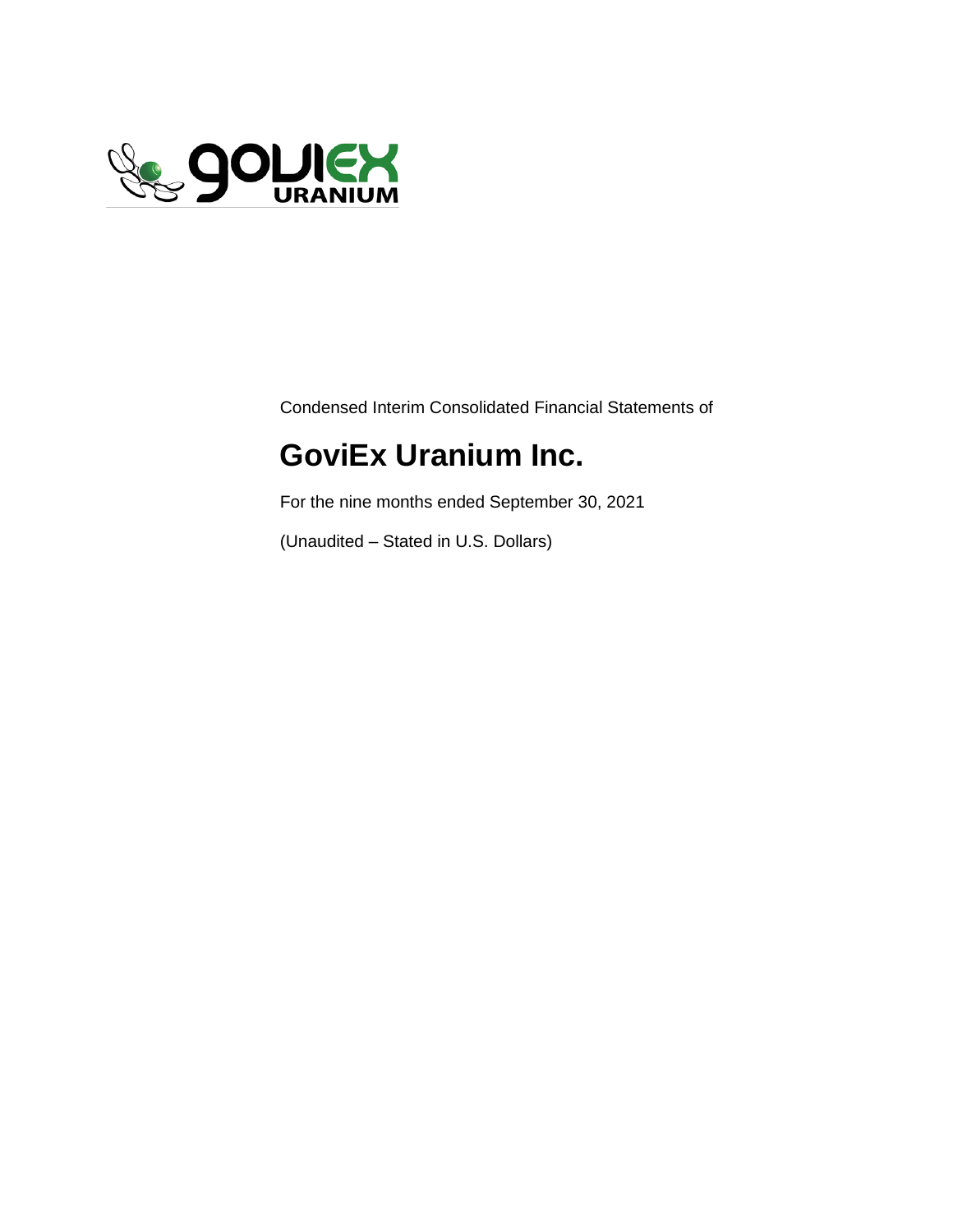#### **Notice to Reader**

The accompanying condensed interim consolidated financial statements of **GoviEx Uranium Inc.** have been prepared by and are the responsibility of GoviEx's management. Accordingly, the independent auditor of GoviEx has not performed a review of these condensed interim consolidated financial statements.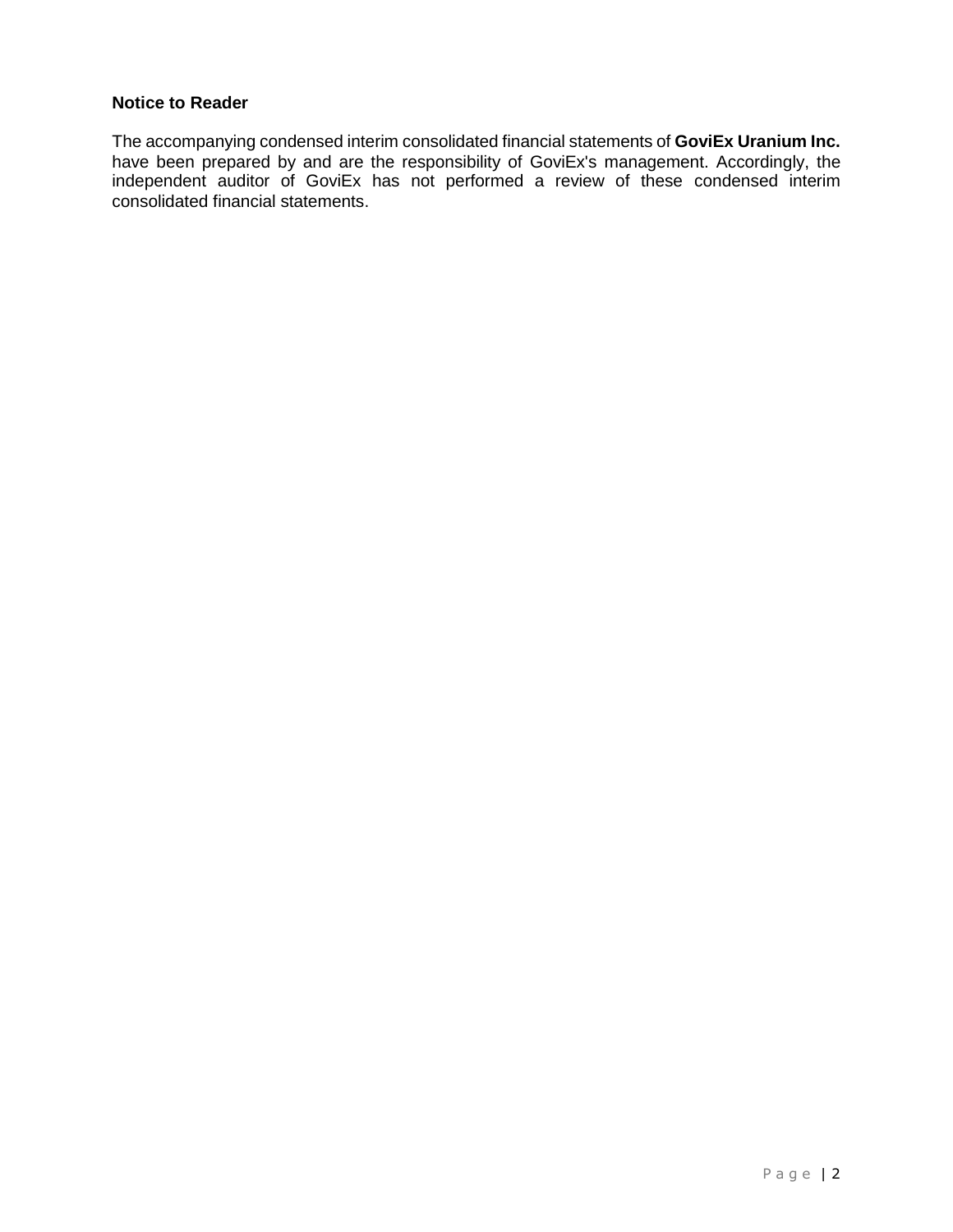(Unaudited - Stated in thousands of U.S. dollars) Condensed Interim Consolidated Statements of Financial Position

|                                            |              | September 30, | December 31,   |
|--------------------------------------------|--------------|---------------|----------------|
|                                            | <b>Notes</b> | 2021          | 2020           |
|                                            |              | \$            | \$             |
| <b>Assets</b>                              |              |               |                |
| <b>Current assets</b>                      |              |               |                |
| Cash                                       |              | 7,314         | 2,539          |
| Amounts receivable                         |              | 18            | 11             |
| Marketable securities                      | 3            | 43            | 118            |
| Prepaid expenses and deposit               |              | 66            | 16             |
|                                            |              | 7,441         | 2,684          |
| Non-current assets                         |              |               |                |
| Long-term deposit                          |              | 173           | 140            |
| Plant and equipment                        |              | 106           | 33             |
| Mineral properties                         | 4            | 69,591        | 69,591         |
|                                            |              | 69,870        | 69,764         |
| <b>Total assets</b>                        |              | 77,311        | 72,448         |
| <b>Liabilities</b>                         |              |               |                |
| <b>Current liabilities</b>                 |              |               |                |
| Accounts payable and accrued liabilities   |              | 605           | 600            |
| Area tax payable                           | 4(a)         | 6,554         | $\blacksquare$ |
| Non-current liabilities                    |              | 7,159         | 600            |
| Area tax payable                           |              |               | 4,537          |
|                                            |              | 7,159         | 5,137          |
|                                            |              |               |                |
| <b>Equity</b>                              |              |               |                |
| Share capital                              | 5            | 260,430       | 248,321        |
| Contributed surplus                        |              | 20,735        | 20,693         |
| Deficit                                    |              | (222, 199)    | (213,900)      |
| Equity attributable to GoviEx Uranium Inc. |              | 58,966        | 55,114         |
| Non-controlling interest                   | 4(a)         | 11,186        | 12,197         |
|                                            |              | 70,152        | 67,311         |
| <b>Total liabilities and equity</b>        |              | 77,311        | 72,448         |

The accompanying notes are an integral part of the condensed interim consolidated financial statements.

Nature of Operations and Going Concern (note 1)

Approved and authorized for issue on behalf of the Board of Directors on November 16, 2021.

*/s/ "Benoit La Salle" /s/ "Christopher Wallace "*

Director **Director** Director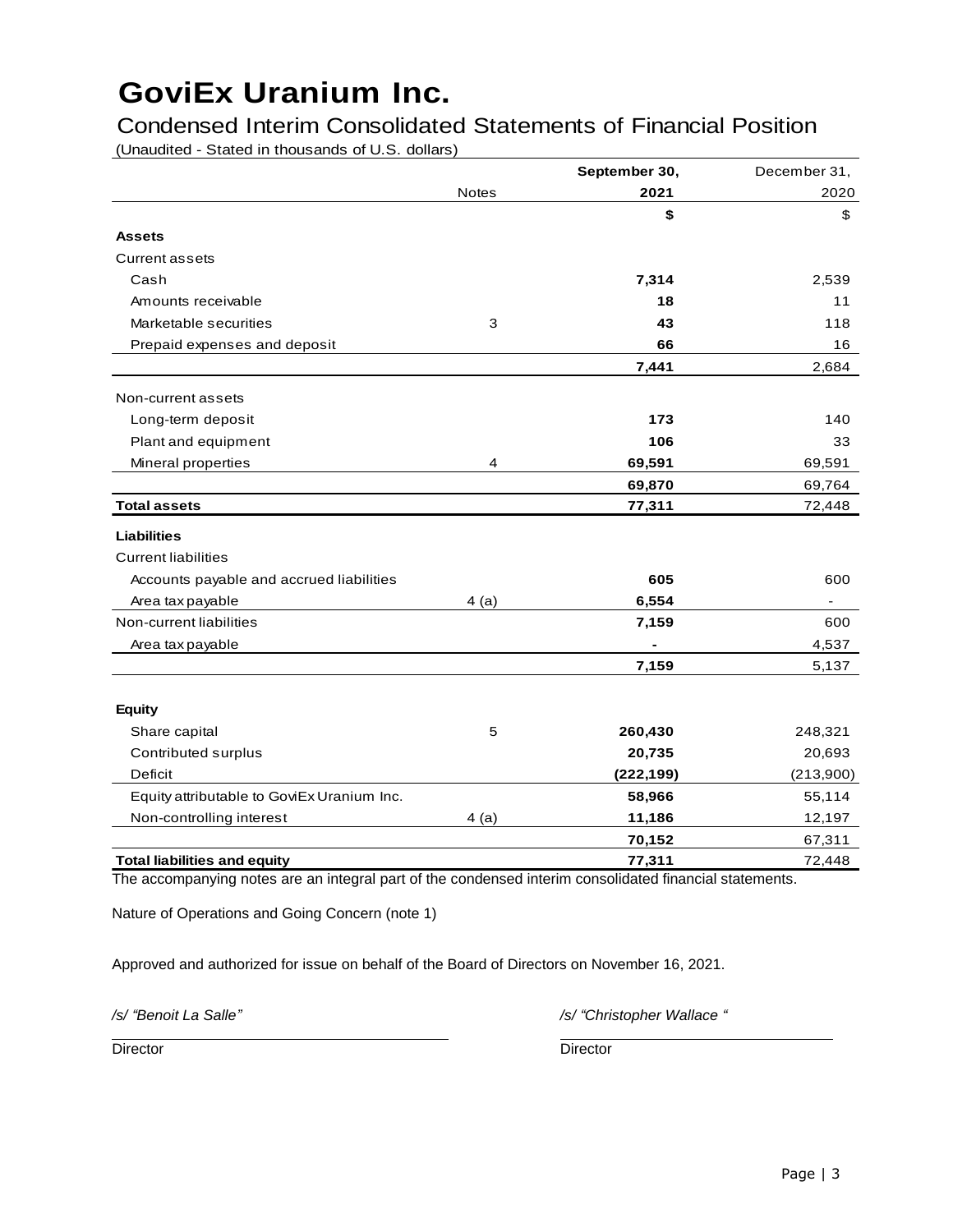### Condensed Interim Consolidated Statements of Loss and Comprehensive Loss

(Unaudited - Stated in thousands of U.S. dollars, except for shares and per share amounts)

|                                                         |              |                   |             | Three months ended September 30, Nine months ended September 30, |             |
|---------------------------------------------------------|--------------|-------------------|-------------|------------------------------------------------------------------|-------------|
|                                                         | <b>Notes</b> | 2021              | 2020        | 2021                                                             | 2020        |
|                                                         |              | \$                | \$          | \$                                                               | \$          |
| <b>Expenses</b>                                         |              |                   |             |                                                                  |             |
| Area tax                                                | 4(a)         |                   |             | (2, 252)                                                         | (2,043)     |
| Exploration and evaluation                              | 7            | (2, 355)          | (548)       | (5,072)                                                          | (1, 410)    |
| General and administration                              | 8            | (524)             | (315)       | (1, 544)                                                         | (1,033)     |
|                                                         |              | (2,879)           | (863)       | (8,868)                                                          | (4, 486)    |
| Other income (expenses)                                 |              |                   |             |                                                                  |             |
| Change in fair value of marketable securities           | 3            | (36)              | (42)        | (76)                                                             | 45          |
| Depreciation                                            |              | (7)               | (3)         | (16)                                                             | (10)        |
| Foreign exchange gain (loss)                            |              | (94)              | (162)       | 271                                                              | (275)       |
| Recovery of loan receivable                             |              |                   | 80          |                                                                  | 100         |
| Interest and other                                      |              | 13                | 5           | 43                                                               | 13          |
| Share-based compensation                                | 6(a)         | (398)             | (233)       | (664)                                                            | (464)       |
|                                                         |              | (522)             | (355)       | (442)                                                            | (591)       |
| Loss and comprehensive loss for the period              |              | (3,401)           | (1,218)     | (9,310)                                                          | (5,077)     |
| Loss and comprehensive loss attributable to:            |              |                   |             |                                                                  |             |
| GoviEx Uranium Inc.                                     |              | (3,035)           | (1,201)     | (8, 299)                                                         | (4, 843)    |
| Non-controlling interest                                |              | (366)             | (17)        | (1,011)                                                          | (234)       |
| Net loss for the period                                 |              | (3,401)           | (1,218)     | (9,310)                                                          | (5,077)     |
| Net loss per share, basic and diluted                   |              | $(0.01)$ \$<br>\$ | $(0.00)$ \$ | $(0.02)$ \$                                                      | (0.01)      |
| Weighted average number of common shares<br>outstanding |              | 540,015,980       | 460,405,650 | 528,064,764                                                      | 443,553,004 |

The accompanying notes are an integral part of the condensed interim consolidated financial statements.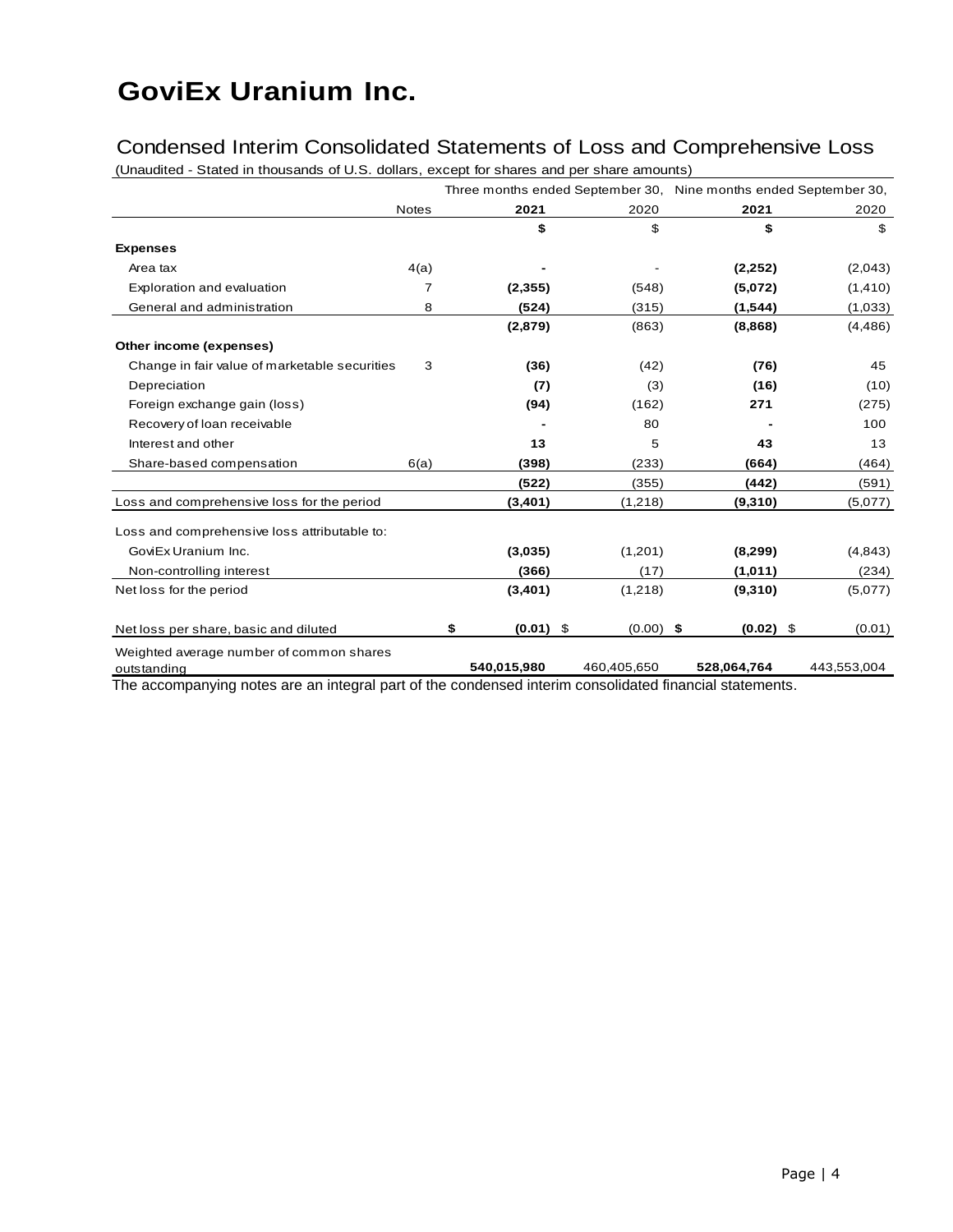## Condensed Interim Consolidated Statements of Changes in Equity

(Stated in thousands of U.S. dollars except for shares)

|                                                  |                                            |                         |                                      |                          | <b>Equity</b>                    | Non-                           |                        |
|--------------------------------------------------|--------------------------------------------|-------------------------|--------------------------------------|--------------------------|----------------------------------|--------------------------------|------------------------|
|                                                  | Number of<br><b>Shares</b><br><b>Notes</b> | <b>Share</b><br>Capital | <b>Contributed</b><br><b>Surplus</b> | <b>Deficit</b>           | attributable to<br><b>GoviEx</b> | controlling<br><b>Interest</b> | Total<br><b>Equity</b> |
|                                                  |                                            | \$                      | \$                                   | \$                       | \$                               | \$                             | \$                     |
| Balance, December 31, 2019                       | 423,322,362                                | 243,254                 | 19,888                               | (208, 075)               | 55,067                           | 12,820                         | 67,887                 |
| Shares issued for cash, net of share issue costs | 51,047,620                                 | 5,090                   | 103                                  |                          | 5,193                            | $\blacksquare$                 | 5,193                  |
| Shares issued for options exercised              | 480,000                                    | 58                      | (19)                                 |                          | 39                               |                                | 39                     |
| Share-based compensation                         |                                            |                         | 465                                  |                          | 465                              |                                | 465                    |
| Net loss for the period                          |                                            |                         |                                      | (4, 843)                 | (4, 843)                         | (234)                          | (5,077)                |
| Balance, September 30, 2020                      | 474,849,982                                | 248,402                 | 20,437                               | (212, 918)               | 55,921                           | 12,586                         | 68,507                 |
| Balance, December 31, 2020                       | 475,799,982                                | 248,321                 | 20,693                               | (213,900)                | 55,114                           | 12,197                         | 67,311                 |
| Shares issued for cash, net of share issue costs | 32,000,000                                 | 5,917                   |                                      | $\overline{\phantom{0}}$ | 5,917                            | $\blacksquare$                 | 5,917                  |
| Shares issued for warrants exercised             | 27,001,470                                 | 4,543                   |                                      | $\blacksquare$           | 4,543                            | $\blacksquare$                 | 4,543                  |
| Shares issued for options exercised              | 10,346,658                                 | 1,649                   | (621)                                |                          | 1,028                            |                                | 1,028                  |
| Share-based compensation                         |                                            |                         | 663                                  | $\overline{\phantom{0}}$ | 663                              |                                | 663                    |
| Net loss for the period                          |                                            |                         |                                      | (8,299)                  | (8,299)                          | (1,011)                        | (9,310)                |
| Balance, September 30, 2021                      | 545,148,110                                | 260,430                 | 20,735                               | (222,199)                | 58,966                           | 11,186                         | 70,152                 |

The accompanying notes are an integral part of the condensed interim consolidated financial statements.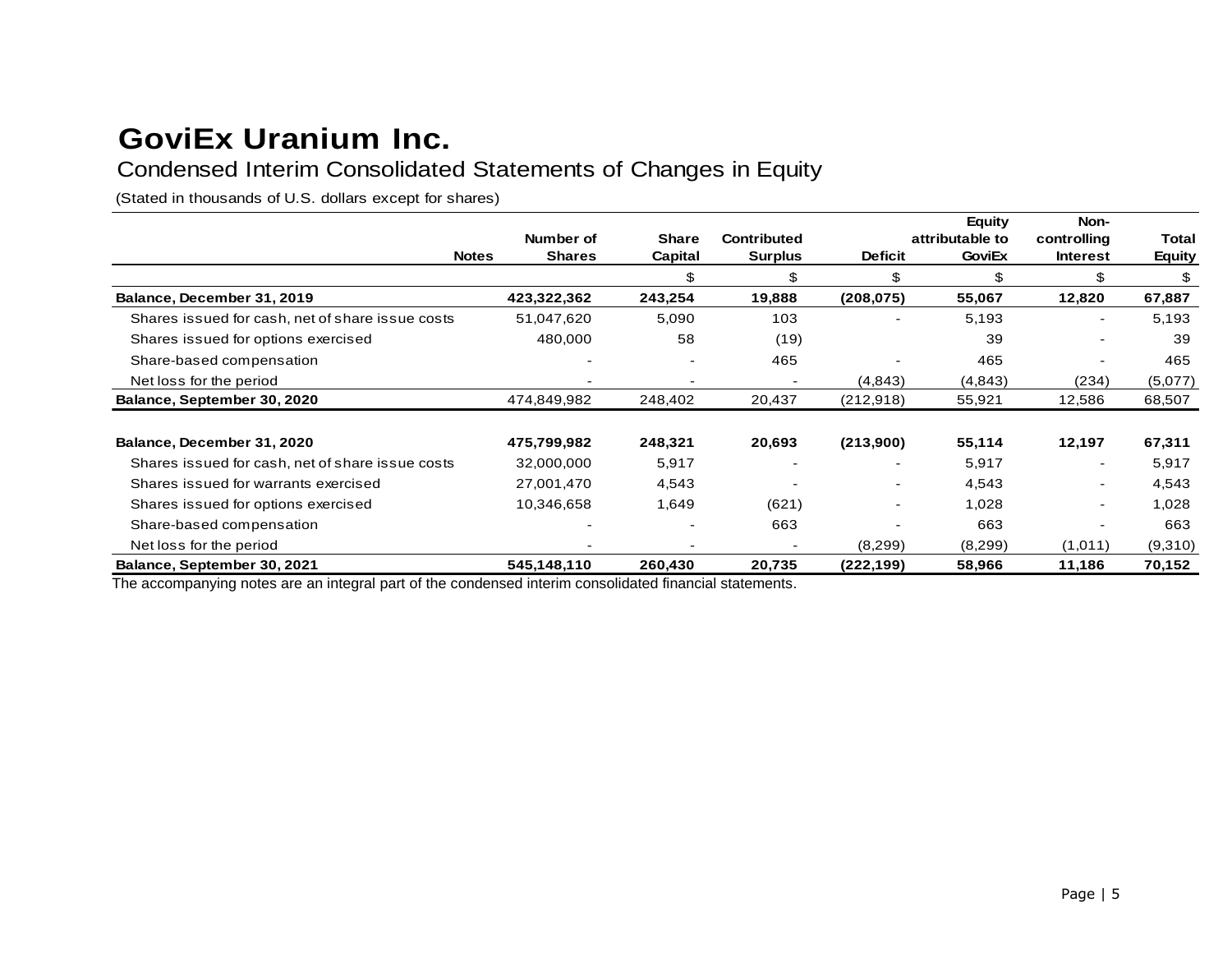### Condensed Interim Consolidated Statements of Cash Flow

(Unaudited - Stated in thousands of U.S. dollars)

|                                                     | Nine months ended September 30, |         |
|-----------------------------------------------------|---------------------------------|---------|
| Note                                                | 2021                            | 2020    |
|                                                     | \$                              | \$      |
| <b>Operating activities</b>                         |                                 |         |
| Loss for the period                                 | (9,310)                         | (5,077) |
| Adjustments for non-cash items                      |                                 |         |
| Area tax                                            | 2,252                           | 2,043   |
| Change in fair value of marketable securities       | 76                              | (45)    |
| Depreciation                                        | 16                              | 10      |
| Share-based compensation                            | 664                             | 464     |
| Unrealized foreign exchange (gain) loss             | (287)                           | 271     |
| Changes in non-cash operating working capital items |                                 |         |
| Amounts receivable                                  | (7)                             | (3)     |
| Prepaid expenses and deposit                        | (50)                            | (7)     |
| Accounts payable and accrued liabilities            | 5                               | (241)   |
| Cash used in operating activities                   | (6, 641)                        | (2,585) |
|                                                     |                                 |         |
| <b>Investing activities</b>                         |                                 |         |
| Plant and equipment                                 | (89)                            |         |
| Cash used in investing activities                   | (89)                            |         |
| <b>Financing activities</b>                         |                                 |         |
| Loan receivable                                     |                                 | 50      |
| Net proceeds from share issuances                   | 11,488                          | 5,232   |
| Cash provided by financing activities               | 11,488                          | 5,282   |
| Effect of foreign exchange on cash                  | 17                              | (37)    |
| Increase in cash                                    | 4,775                           | 2,660   |
| Cash, beginning of period                           | 2,539                           | 761     |
| Cash, end of period                                 | 7,314                           | 3,421   |

The accompanying notes are an integral part of the condensed interim consolidated financial statements.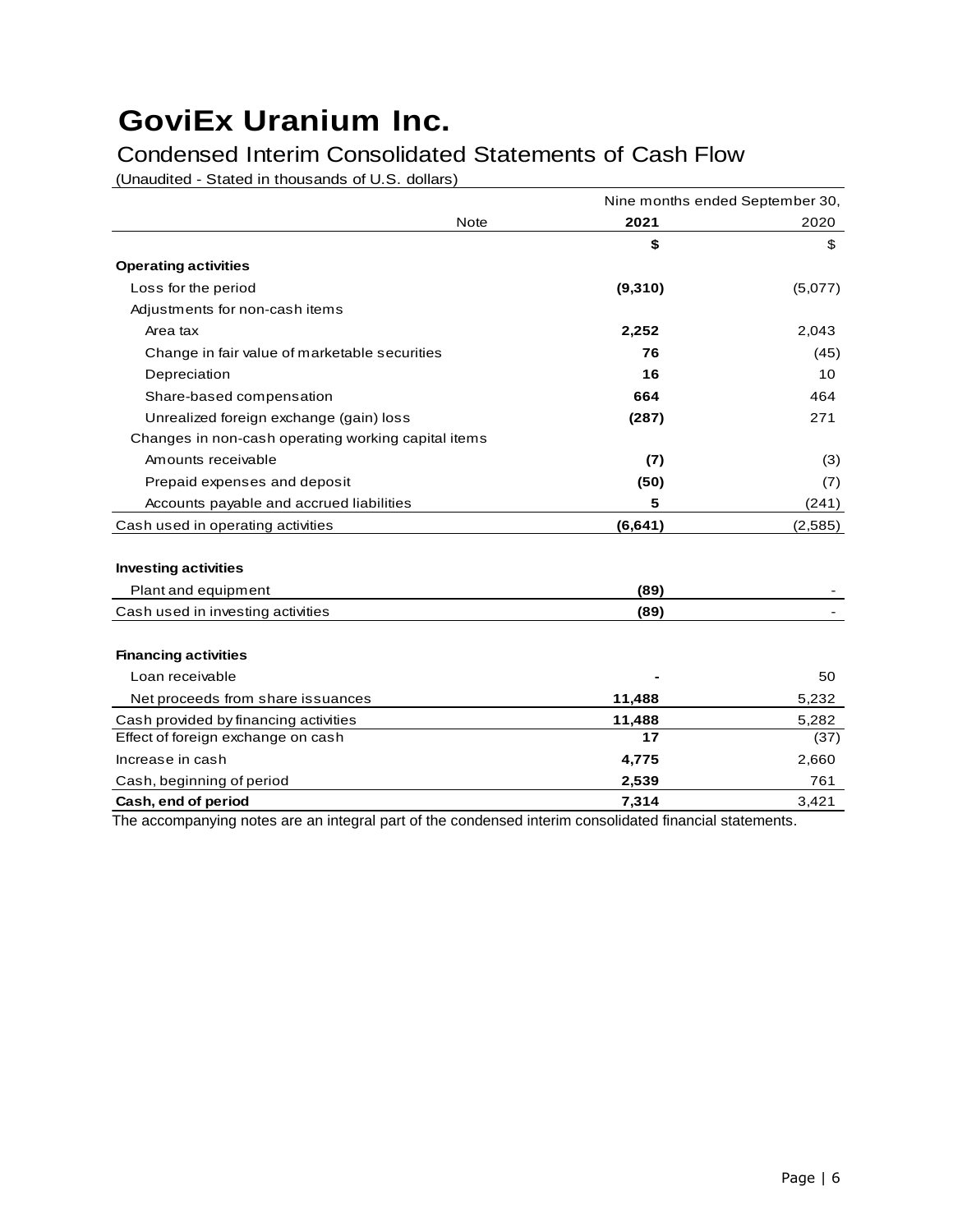### Notes to the Condensed Interim Consolidated Financial Statements

For the Nine Months Ended September 30, 2021 (Unaudited – Stated in U.S. dollars; tabular amounts in thousands except for shares and per share amounts)

#### **1. Nature of Operations and Going Concern**

GoviEx Uranium Inc. (together with its subsidiaries, "**GoviEx**" or the "**Company**") is a Canadian mineral resources company focused on the exploration and future development of uranium properties located in Africa. The Company was incorporated in the British Virgin Islands on June 16, 2006, and continued under the Business Corporation Act (British Columbia) in Canada on March 1, 2011. The head office, principal address, registered and records office is located at 999 Canada Place, Suite 606, Vancouver, British Columbia, Canada, V6C 3E1.

The Company has no source of revenue and has significant cash requirements to pay accrued annual area taxes related to the Madaouela project in Niger (note 4), maintain its mineral interests, and meet its administrative overhead. Although the Company has been successful in raising funds in the past, there can be no assurance that it will be able to do so in the future. These factors represent material uncertainties that may cast significant doubt on the Company's ability to continue as a going concern.

Should the Company be unable to continue as a going concern, the net realizable value of its assets may be materially less than the amounts on the consolidated statements of financial position. These consolidated financial statements do not reflect adjustments to the carrying value and classification of assets and liabilities that might be necessary in the event of going concern. Such adjustments could be material.

#### **2. Basis of Presentation**

a) Statement of compliance

These condensed interim consolidated financial statements have been prepared under International Accounting Standard 34, *Interim Financial Reporting*, using accounting policies consistent with International Financial Reporting Standards ("**IFRS**"). The Company's significant accounting policies applied in these financial statements are consistent with those described in note 2 of the Company's audited consolidated financial statements for the year ended December 31, 2020.

b) Critical accounting estimates and judgments

The preparation of financial statements in conformity with IFRS requires management to make judgments, estimates and assumptions that affect the applicable policies, reported amounts and disclosure. Estimates and assumptions are continuously evaluated and based on management's experience and other factors, including expectations of future events that are reasonable in the circumstances. Uncertainty about these judgments, estimates, and assumptions could result in a material adjustment to the asset's carrying amount or liability affected in future periods.

The critical judgments made are related to the economic recoverability of its mineral properties, the determination of functional currency for the Company and its subsidiaries and the assumption that the Company will continue as a going concern.

#### **3. Marketable Securities**

The Company holds 403,658 common shares of Kincora Copper Limited with a market value of \$43,000 as of September 30, 2021 (December 31, 2020 - \$118,000). During the nine months ended September 30, 2021, an unrealized loss of \$76,000 (September 30, 2020 - \$45,000 gain) was recognized for these securities in the condensed interim consolidated statements of loss and comprehensive loss.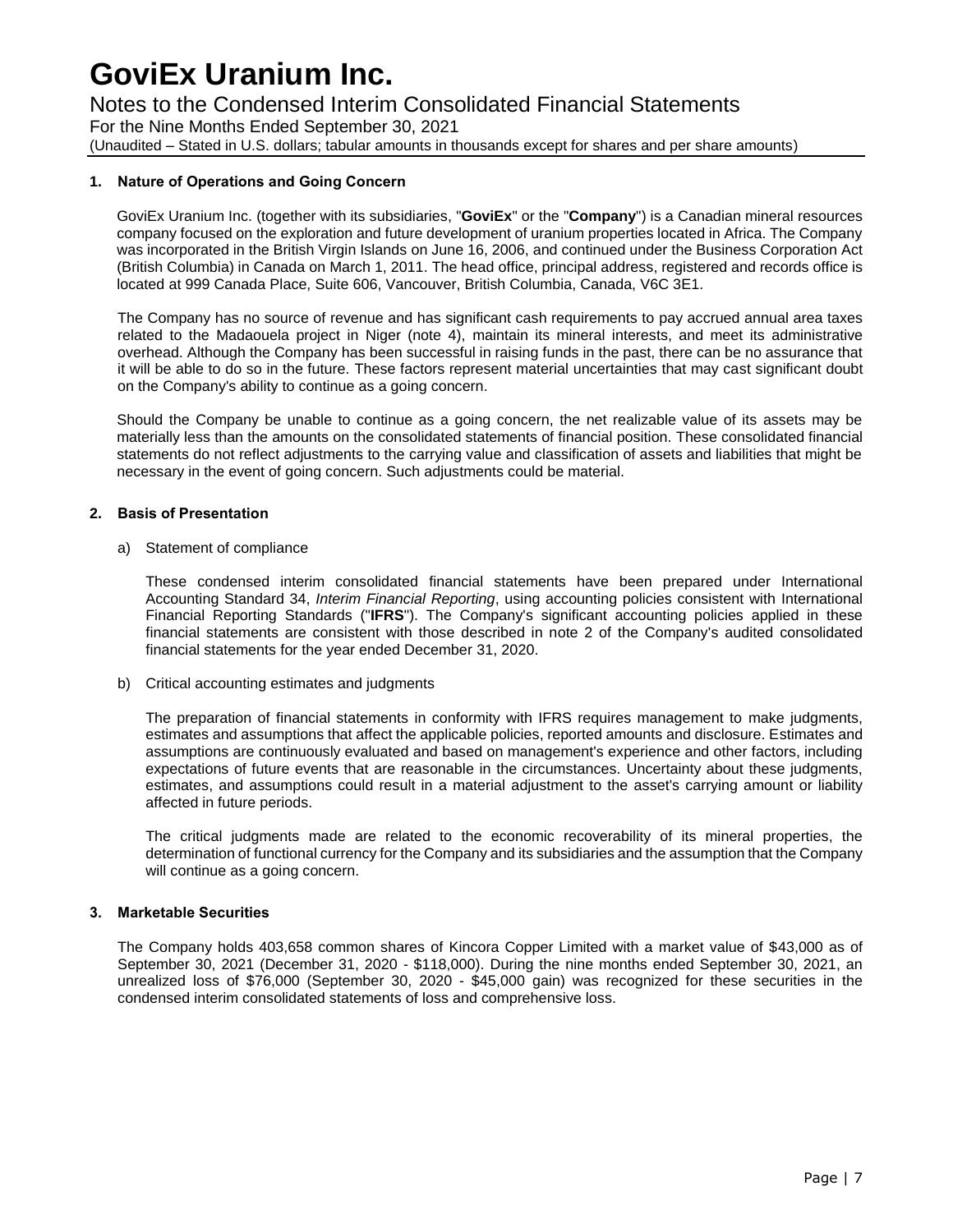### Notes to the Condensed Interim Consolidated Financial Statements

For the Nine Months Ended September 30, 2021 (Unaudited – Stated in U.S. dollars; tabular amounts in thousands except for shares and per share amounts)

#### **4. Mineral Properties**

The Company has one business segment, exploring mineral properties, with 94% of its mineral property value attributable to Niger. The underlying value of the amounts recorded as mineral properties represents the acquisition costs and does not reflect current or future values.

The Company has two projects with mine permits: 80% owned Madaouela I in Niger and 100% owned Mutanga in Zambia. The Company also has a 100% interest in the Falea project comprising three exploration licenses located in Mali.

#### a) Madaouela Project, Niger

The Madaouela Project, located in north-central Niger, consists of one large mining permit, Madaouela I and six exploration licenses, of which four are to be granted. These licenses are currently held under GoviEx's wholly-owned subsidiary GoviEx Niger Holdings Ltd. Exploration efforts have been concentrated primarily on Madaouela I.

The Madaouela I large-scale mining permit was granted on January 26, 2016, valid for ten years and renewable twice for ten years each. Under the mining convention in May 2007 and definitive agreements with the Niger government in July 2019, *Compagnie Miniere Madaouela SA* ("**COMIMA**"), a Nigerien mining company, was incorporated, owned 80% by GoviEx and 20% by the Niger government, of which 10% is a statutory free-carry.

Under the mining code in Niger, a large-scale mining permit is subject to an annual area tax based on its size at a prescribed rate. Area taxes for the Madaouela I permit are due and payable annually in the amount of West African CFA Franc (**XOF**) 1,216,000,000. However, the definitive agreements in July 2019 granted a three-year deferral in area tax payments starting July 2019. Thus, as of September 30, 2021, \$6,554,000 (XOF 3,648,000,000) area taxes for 2019 to 2021 were accrued as a current liability and are due and payable in July 2022.

As part of the definitive agreements, the Niger government agreed to grant the exploration license for Madaouela II, III, IV and Anou Melle that had expired in January 2019.

Non-controlling interest represents the 20% ownership of the Niger government in COMIMA:

| In thousands of U.S. dollars | Non-Controlling Interest |        |
|------------------------------|--------------------------|--------|
| Balance, December 31, 2019   | \$                       | 12,820 |
| Overhead expenses            |                          | (54)   |
| <b>Technical study</b>       |                          | (77)   |
| Foreign exchange             |                          | (83)   |
| Area tax                     |                          | (409)  |
| Balance, December 31, 2020   |                          | 12,197 |
| Overhead expenses            |                          | (68)   |
| Drilling                     |                          | (342)  |
| <b>Technical study</b>       |                          | (198)  |
| Foreign exchange             |                          | 47     |
| Area tax                     |                          | (450)  |
| Balance, September 30, 2021  | \$                       | 11,186 |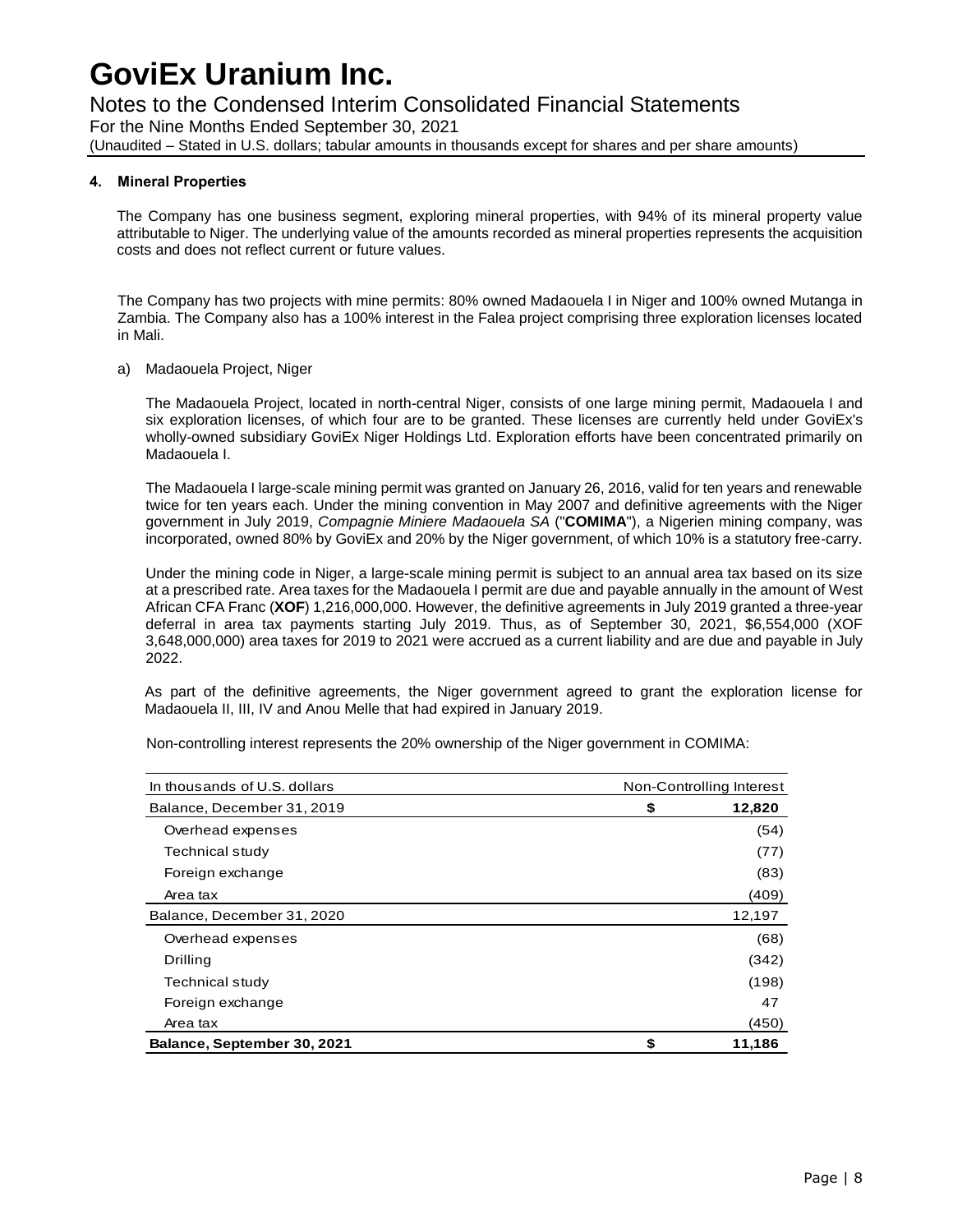### Notes to the Condensed Interim Consolidated Financial Statements

For the Nine Months Ended September 30, 2021

(Unaudited – Stated in U.S. dollars; tabular amounts in thousands except for shares and per share amounts)

#### b) Mutanga Project, Zambia

The Mutanga project consists of three contiguous mining permits: Mutanga and Dibwe were granted on March 26, 2010, and Chirundu on October 9, 2009; all permits are valid for 25 years. However, on June 25, 2020, the Mining Cadastre Department of Zambia issued a letter to the Company revoking the Chirundu mining permit due to the breach of the Mines and Minerals Development Act provisions 2015. The Company filed a notice of appeal on July 24, 2020.

On May 10, 2021, the Company announced that the Chirundu permit was reinstated subject to completing certain exploration and development milestones to advance the license towards a final feasibility study.

#### **5. Share Capital**

On January 21, 2021, the Company announced and closed a non-brokered private placement by issuing 32,000,000 units at CAD 0.25 per unit for gross proceeds of \$6,286,471 (CAD 8,000,000). Each unit consists of one common share and one common share purchase warrant exercisable at \$0.30 per share until January 21, 2023.

The Company paid \$340,339 (CAD 433,391) finders' fees in cash.

During the nine months ended September 30, 2021, the Company issued 37,348,128 common shares from warrants and stock options exercised for total proceeds of \$5,571,000.

#### **6. Share-based Payments**

a) Stock options

The Company has a stock option plan, which authorizes the Company to issue options up to 10% of the issued and outstanding common shares. Share options are granted at an exercise price equal to the estimated value of the Company's common shares on the grant's date.

The following table lists the stock option continuity as of September 30, 2021:

|                                  | Number<br>of options | Weighted average<br>exercise price (CAD) |
|----------------------------------|----------------------|------------------------------------------|
| Outstanding, beginning of period | 40,010,000           | 0.17                                     |
| Granted                          | 10,450,000           | 0.30                                     |
| Exercised                        | (10, 346, 658)       | (0.12)                                   |
| Expired                          | (601, 342)           | (0.12)                                   |
| Outstanding, ending of period    | 39,512,000           | 0.21                                     |
| Exercisable, ending of period    | 25,589,500           | 0.21                                     |

The following table lists the stock options outstanding and exercisable with a weighted average remaining life of 3 years: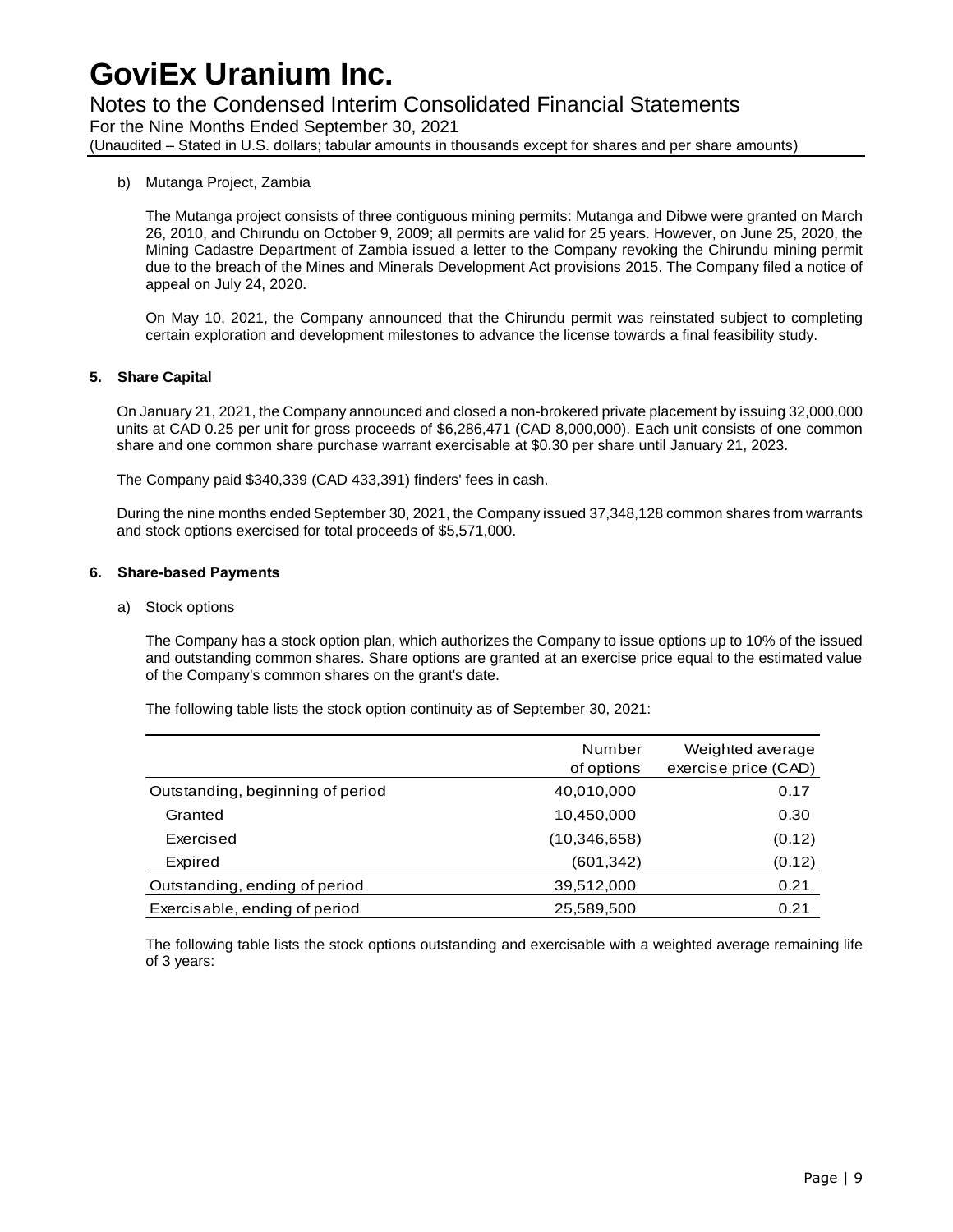Notes to the Condensed Interim Consolidated Financial Statements

For the Nine Months Ended September 30, 2021

(Unaudited – Stated in U.S. dollars; tabular amounts in thousands except for shares and per share amounts)

| Exercise    |                    | September 30, 2021       | December 31, 2020          |            |             |
|-------------|--------------------|--------------------------|----------------------------|------------|-------------|
| Price (CAD) | Expiry date        | Outstanding              | Exercisable<br>Outstanding |            | Exercisable |
| 0.12        | June 20, 2021      | $\overline{\phantom{a}}$ |                            | 9,300,000  | 9,300,000   |
| 0.22        | July 9, 2021       | $\overline{\phantom{a}}$ |                            | 500,000    | 500,000     |
| 0.32        | March 17, 2022     | 5,070,000                | 5,070,000                  | 5,070,000  | 5,070,000   |
| 0.215       | September 25, 2023 | 8,639,500                | 8,639,500                  | 8,900,000  | 6,675,000   |
| 0.135       | August 26, 2024    | 7,652,500                | 5,617,500                  | 8,140,000  | 4,070,000   |
| 0.14        | August 27, 2025    | 7,700,000                | 3,650,000                  | 8,100,000  | 2,025,000   |
| 0.31        | March 18, 2026     | 1,000,000                | 250,000                    |            |             |
| 0.273       | June 29, 2026      | 500,000                  | 125,000                    |            |             |
| 0.245       | August 27, 2026    | 8,950,000                | 2,237,500                  |            |             |
|             |                    | 39,512,000               | 25,589,500                 | 40,010,000 | 27,640,000  |

The fair value of the 10,450,000 options granted was estimated using the Black-Scholes option-pricing model with the following assumptions: volatility 71.5%, expected life five years, risk-free interest rate 0.71%, and dividend rate nil.

After the quarter-end, 150,000 stock options were exercised at a weighted CAD 0.175 for CAD 26,250.

b) Common share purchase warrants

The following table lists the warrants continuity as of September 30, 2021:

|                                  | Number<br>of warrants | Weighted average<br>exercise price (\$) |
|----------------------------------|-----------------------|-----------------------------------------|
| Outstanding, beginning of period | 162,719,084           | 0.19                                    |
| Warrants granted                 | 32,000,000            | 0.30                                    |
| Warrants exercised               | (27,001,470)          | (0.17)                                  |
| Warrants expired                 | (35,674,911)          | (0.28)                                  |
| Outstanding, end of period       | 132,042,703           | 0.21                                    |

Common share purchase warrants issued and outstanding are listed below:

| Exercise     |                        |                    |                   |
|--------------|------------------------|--------------------|-------------------|
| price $(\$)$ | Expiry date            | September 30, 2021 | December 31, 2020 |
| 0.28         | June 5, 2021           |                    | 35,674,911        |
| 0.15         | December 19 & 22, 2021 | 26,635,000         | 47,910,000        |
| 0.28         | December 31, 2021      | 5,879,411          | 5,879,411         |
| 0.28         | April 21, 2022         | 15,873,530         | 20,600,000        |
| 0.15         | February 13, 2025      | 15.333.334         | 15,333,334        |
| 0.15         | August 6, 2025         | 34,714,286         | 35,714,286        |
| CAD 0.14     | August 6, 2025         | 1,607,142          | 1,607,142         |
| 0.30         | January 21, 2023       | 32,000,000         |                   |
|              |                        | 132.042.703        | 162.719.084       |

Additional 9,501,333 warrants were exercised after the quarter end for \$1,464,200.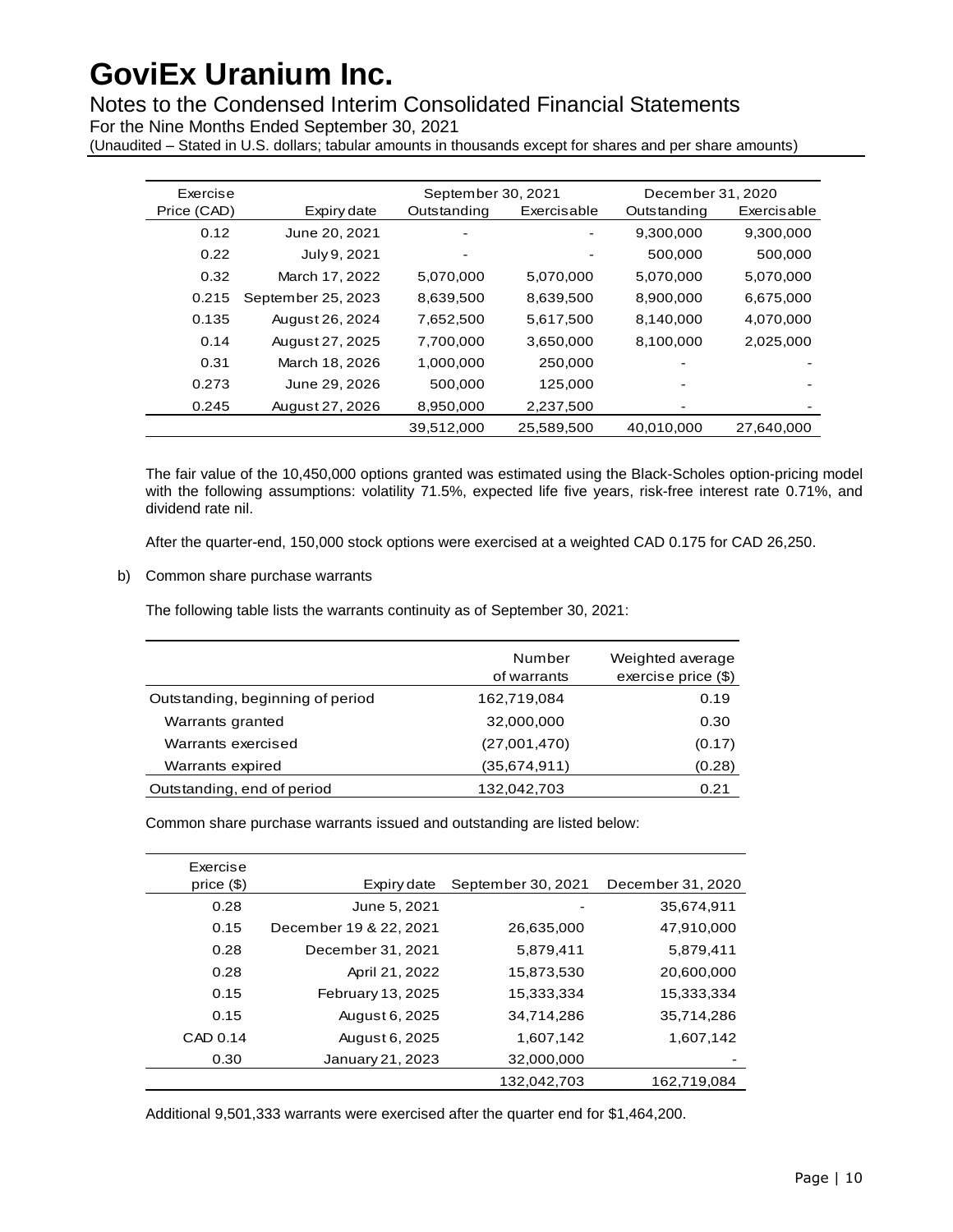Notes to the Condensed Interim Consolidated Financial Statements

For the Nine Months Ended September 30, 2021

(Unaudited – Stated in U.S. dollars; tabular amounts in thousands except for shares and per share amounts)

#### **7. Exploration and Evaluation**

|                    | Nine months ended September 30, 2021 |                          |    |          |    |        |    |       |    | Nine months ended September 30, 2020 |                      |              |    |       |
|--------------------|--------------------------------------|--------------------------|----|----------|----|--------|----|-------|----|--------------------------------------|----------------------|--------------|----|-------|
| (In thous and s of |                                      | Madaouela                |    | Mutanga  |    | Falea  |    |       |    | Madaouela                            | Mutanga              | Falea        |    |       |
| U.S. dollars)      |                                      | (Niger)                  |    | (Zambia) |    | (Mali) |    | Total |    | (Niger)                              | (Zambia)             | (Mali)       |    | Total |
| Exploration        | \$                                   | 1,720                    | \$ | 346      | \$ | 224    | \$ | 2,290 | \$ | $\sim$                               | \$<br>$\blacksquare$ | \$<br>$\sim$ | \$ |       |
| <b>Salaries</b>    |                                      | 338                      |    | 139      |    | 155    |    | 632   |    | 230                                  | 128                  | 124          |    | 482   |
| Consulting         |                                      | 1,125                    |    | 114      |    | 128    |    | 1,367 |    | 375                                  | 9                    | 16           |    | 400   |
| Camp               |                                      | 211                      |    | 76       |    | 101    |    | 388   |    | 89                                   | 34                   | 35           |    | 158   |
| Office expenses    |                                      | 102                      |    | 53       |    | 22     |    | 177   |    | 127                                  | 49                   | 44           |    | 220   |
| License and taxes  |                                      | 53                       |    | 45       |    | 9      |    | 107   |    | 33                                   | 51                   | 9            |    | 93    |
| Community & other  |                                      | 24                       |    | 32       |    | 26     |    | 82    |    | 24                                   | 10                   | 8            |    | 42    |
| Professional fees  |                                      | $\overline{\phantom{a}}$ |    | 4        |    | 9      |    | 13    |    |                                      | 1                    | 10           |    | 11    |
| Travel             |                                      | 16                       |    |          |    |        |    | 16    |    | 3                                    |                      | 1            |    | 4     |
|                    | \$                                   | 3,589                    | S  | 809      | S  | 674    | S  | 5,072 | S  | 881                                  | \$<br>282            | \$<br>247    | S  | 1.410 |

#### **8. General and Administration**

| (In thousands of U.S. |           |      | Three months ended September 30, |      | Nine months ended September 30, |    |       |  |
|-----------------------|-----------|------|----------------------------------|------|---------------------------------|----|-------|--|
| dollars)              | 2021      |      | 2020                             |      | 2021                            |    | 2020  |  |
| <b>Salaries</b>       | \$<br>274 | - \$ | 194                              |      | 841                             |    | 650   |  |
| Professional fees     | 87        |      | 33                               |      | 172                             |    | 56    |  |
| Investor relations    | 81        |      | 28                               |      | 276                             |    | 151   |  |
| Office expenses       | 54        |      | 40                               |      | 166                             |    | 111   |  |
| Regulatory fees       | 18        |      | 20                               |      | 73                              |    | 55    |  |
| Travel                | 10        |      |                                  |      | 16                              |    | 10    |  |
|                       | \$<br>524 | \$.  | 315                              | - \$ | 1.544                           | \$ | 1.033 |  |

#### **9. Related Party Disclosures**

Related parties include the board of directors and executive officers, close family members and enterprises controlled by these individuals, and certain consultants performing similar functions.

a) Key management compensation

Key management includes the board of directors and the Company's executive officers. Compensation awarded to key management is listed below:

|                                |      |      | Three months ended September 30, | Nine months ended September 30, |      |      |      |  |
|--------------------------------|------|------|----------------------------------|---------------------------------|------|------|------|--|
| (In thousands of U.S. dollars) | 2021 |      | 2020                             |                                 | 2021 |      | 2020 |  |
| <b>Salaries</b>                | 152  | - \$ | 149                              | £.                              | 475  | - \$ | 444  |  |
| Directors' fees                | ۰    |      | -                                |                                 | 60   |      | 48   |  |
| Share-based compensation       | 226  |      | 164                              |                                 | 436  |      | 341  |  |
|                                | 378  | \$   | 313                              | S                               | 971  |      | 833  |  |